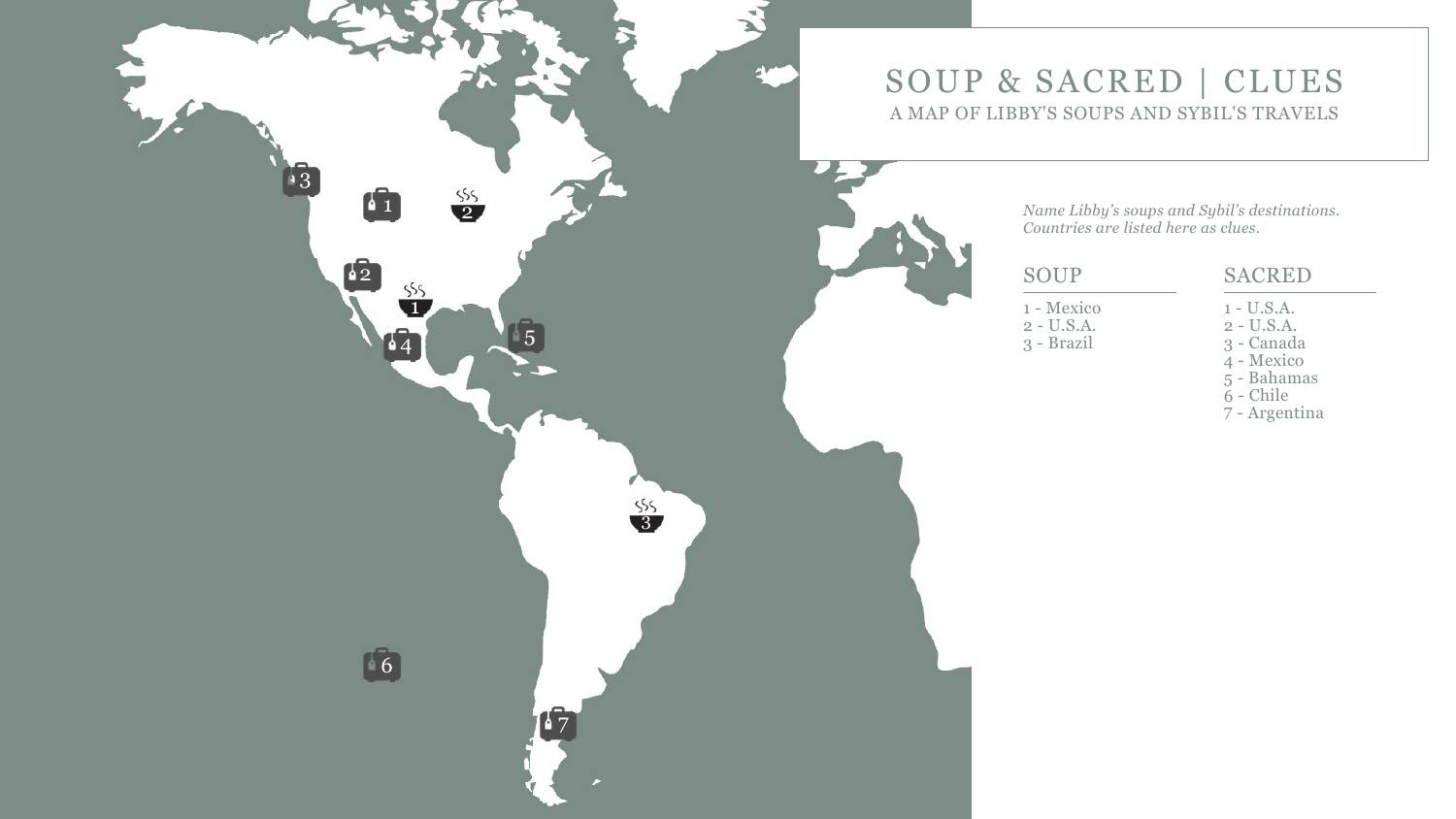

- 1 Morocco
- 2 Vietnam
- 3 Greece
- 4 Portugal
- 5 Tibet
- 6 England 7 Ireland
- 
- 8 France
- 9 Middle East
- 10 Italy
- 11 Hungary
- 12 Scotland
- 13 Ukraine
- 14 Africa
- 15 West Africa
- 16 Norway
- 17 Thailand
- 18 Spain

*Name Libby's soups and Sybil's destinations. Countries are listed here as clues.*

#### SACRED

- 1 Tibet
- 2 Holland
- 3 Thailand
- 4 Turkey
- 5 Spain
- 
- 6 Japan 7 South Africa
- 8 France



# SOUP & SACRED | CLUES A MAP OF LIBBY'S SOUPS AND SYBIL'S TRAVELS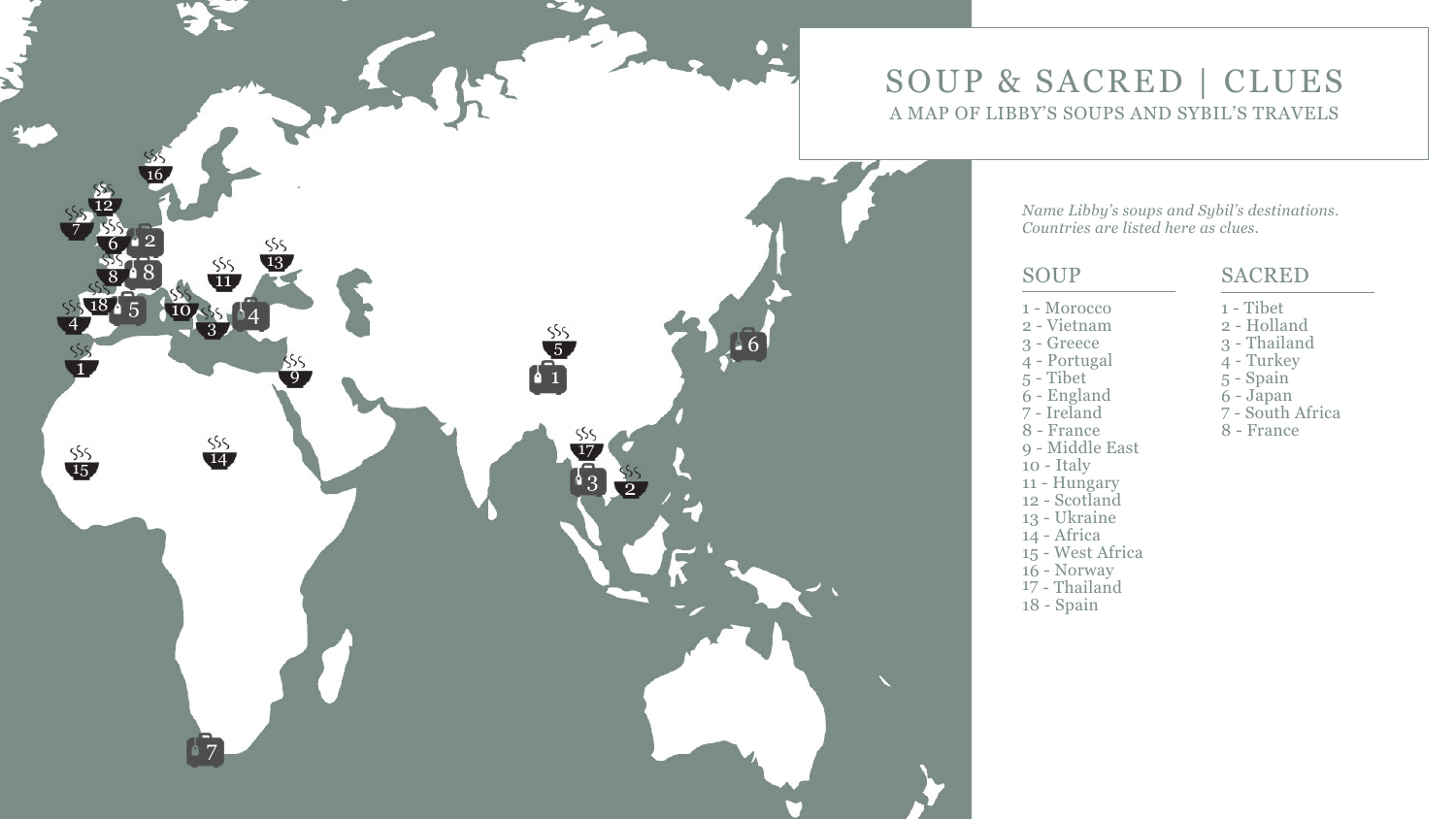- 1 Mexico, *Pozole* with avocados (p. 103); *Sopa de Chocolate* (p. 106)
- 2 U.S.A., Libby's Summer Borscht (83-84); Refrigerator Leftovers Soup (p. 272); Stone Soup (p. 103); Babette's Bowl—secret ingredients (p. 33, 175, 181, 407); Zinnia's Milky Sleepytime Soup (p. 32)
- 3 Brazil, *Vatapa* with Chili and Ginger (p. 105)

#### SACRED

- 1 U.S.A., *Montana energy ley lines and vortex (p. 234) and sweat lodge (p. 233)*
- 2 U.S.A., *Hopi shaman, cliff dwellings, and rock labyrinth in Arizona (p. 234)*
- 3 Canada, *Vancouver Island Pacific West Coast old-growth forest (p. 25ff)*
- 4 Mexico, *Day of the Dead celebrations and mummy museum in Guanajuato; the holy volcano of Parícutin (p. 50-51)*
- 5 Bahamas, *learning traditions of* obeah *folk religion (p. 110-111)*
- 6 Chile, *wandering amongst the stone monoliths on Easter Island (p. 139)*
- 7 Argentina, *touring a cemetery in Argentina (p. 260)*







## SOUP & SACRED | ANSWERS A MAP OF LIBBY'S SOUPS AND SYBIL'S TRAVELS